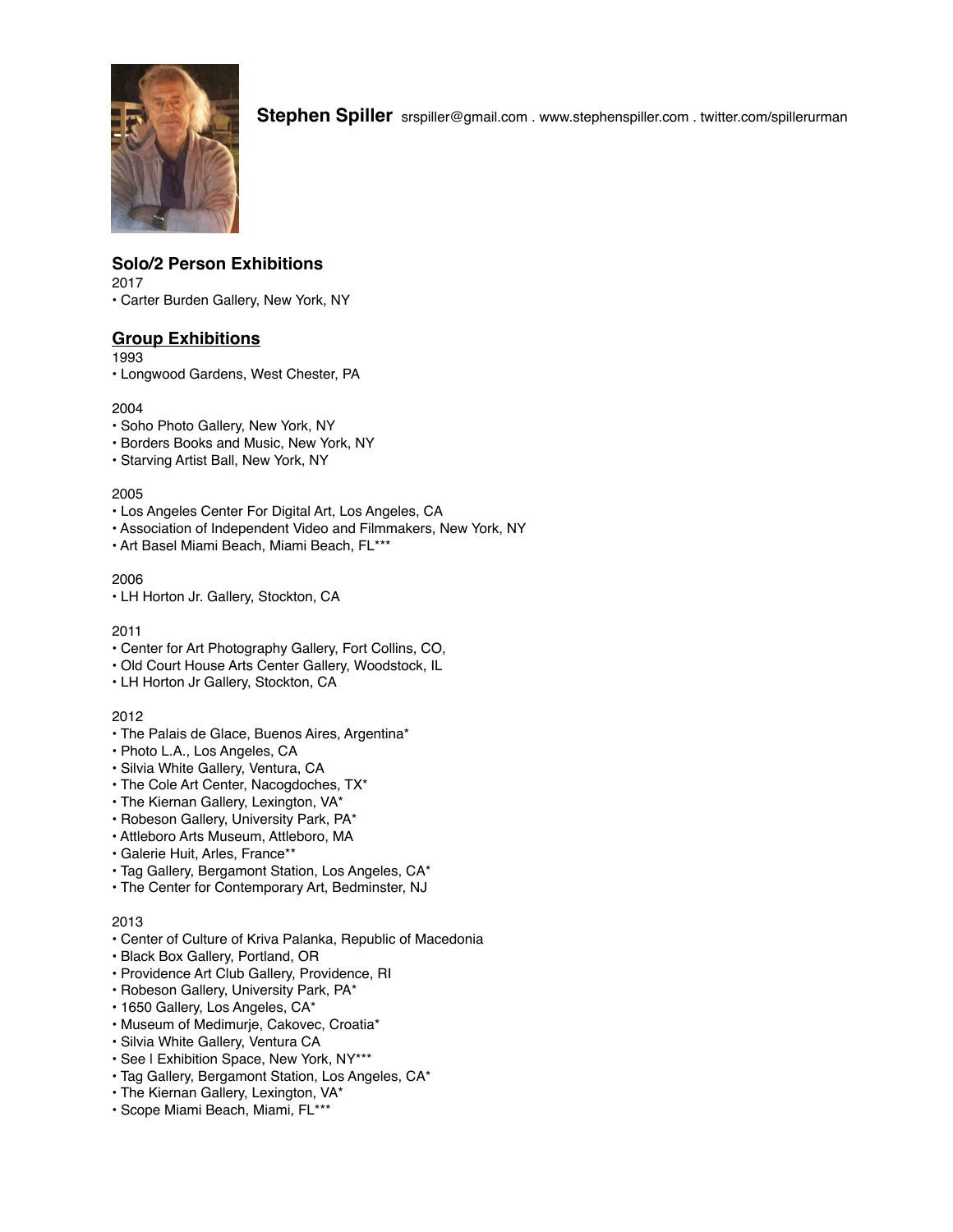• Municipal Museum, Malaga, Spain\*

#### 2015

- National Bank of Greece Cultural Foundation, Thessaloniki, Greece
- Carter Burden Gallery, New York, NY (May)
- Carter Burden Gallery, New York, NY (July)
- Exhibition Hall of the Venue of Laneri, Venice, Italy
- Spectrum Miami Art Show, Miami, FL

#### 2016

- Atlantic Works Gallery, Boston, MA - [the-biennial-project.com](http://the-biennial-project.com)<sup>\*\*\*</sup>
- 440 Gallery, Brooklyn, NY
- The Palazzo Italia, Berlin, Germany
- Newspace Center For Photography, Portland, OR
- Spectrum-Miami Art Show, Miami, FL (The Artbox.Gallery, Zug, Switzerland)\*\*\*
- Aqua Hotel, Miami, FL (Projects Gallery, Miami, FL)

## 2017

- Kelwood Contemporary Art, Baton Rouge, LA
- Van Der Plas Gallery, New York, NY
- 1650 Gallery, Los Angeles, CA
- Valid Foto Gallery, Barcelona, Spain
- MAGMMA Museum of Graphic Art of the Mediterranean Marchionni, Sardinia, Italy
- Bologna Museo Cà La Ghironda, Bologna, IT
- Urbino Palace of the Raffaello College, Urbino, IT
- Czech China Contemporary Museum, Beijing, China
- Providence Center for Photographic Arts, Providence, RI

## 2018

- Praxis Gallery, Minneapolis, MN
- Meadows Gallery, University of Texas,Tyler, Texas
- PH21 Gallery, Budapest, Hungary
- Valid Foto Gallery, Barcelona, Spain
- Los Angeles Center For Digital Art, Los Angeles, CA
- Ceres Gallery, New York, NY
- Studio Montclair Gallery, Montclair, NJ
- Tag Gallery, Los Angeles, CA
- Space Nau Bostik, Barcelona, Spain
- Venice Institute Of Contemporary Art, Venice, CA
- Reece Museum, East Tennessee State University, Johnson City, TN
- Gallery 825, Los Angeles, CA

#### 2019

- Webster Arts Center, St. Louis, MO
- Unorthodox Gallery, New York\*\*\*
- Gallery 825, Los Angeles, CA
- Space Nau Bostik, Barcelona, Spain
- See.Me Exhibitions \*\*\*
- Tag Gallery, Los Angeles, CA
- ArtBox/Project: Swiss Art Expo, Zurich, Switzerland\*\*\*
- Reece Museum, East Tennessee State University, Johnson City, TN
- FotoNostrum Gallery, Barcelona, Spain
- Hera Gallery, Wakefield, RI
- Sol Mednick Gallery at the University of the Arts, Philadelphia, PA
- Carter Burden Gallery, New York
- The National Art Center of Tokyo, Tokyo, Japan

#### 2020

• FotoNostrum Gallery, Barcelona, Spain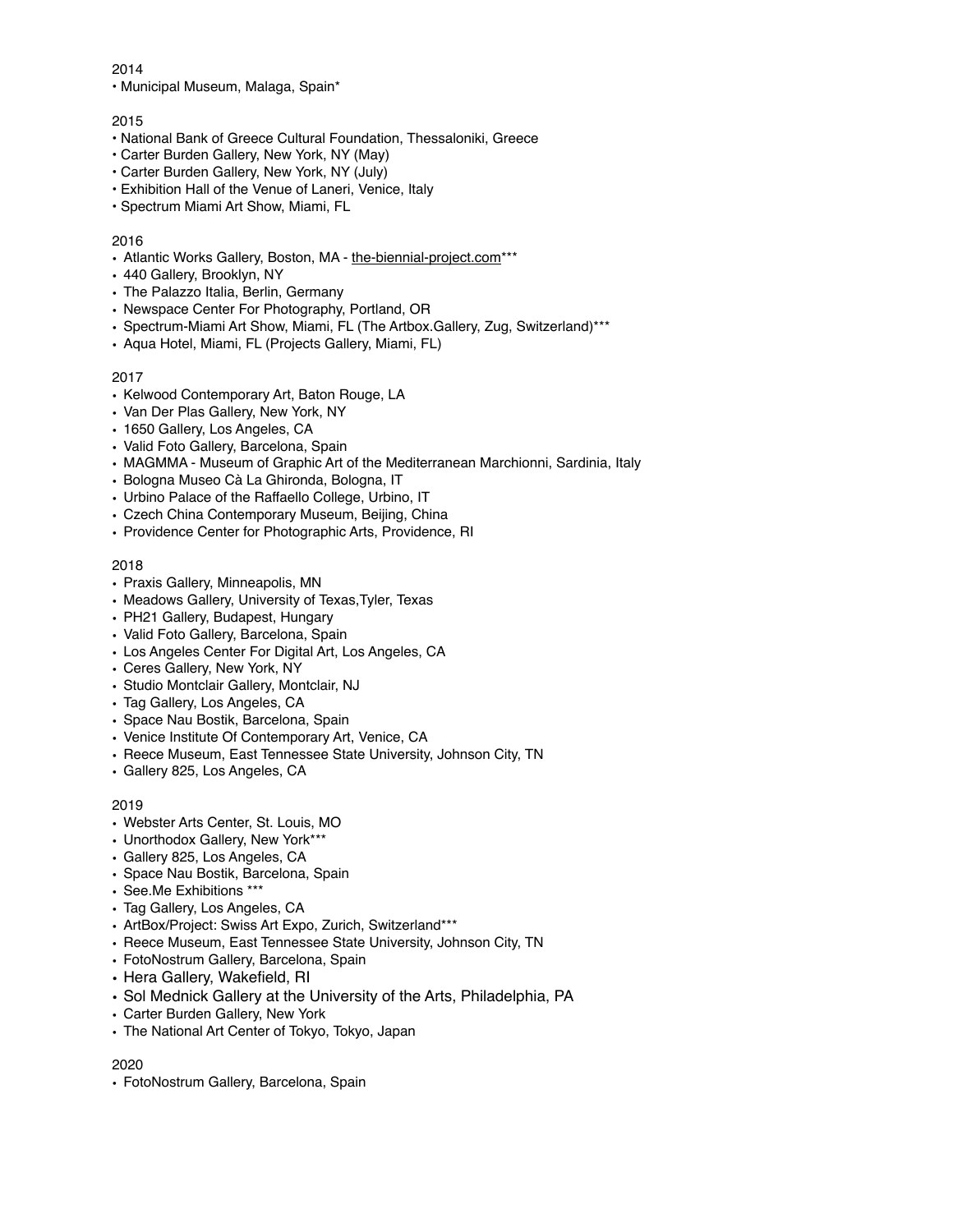- Masur Museum, Monroe LA
- FotoNostrum Gallery, 15th Pollux, Barcelona, Spain
- Studio Montclair Gallery, Montclair, NJ
- Dixon Gallery, Dayton, OH
- FotoNostrum Gallery, 16th Pollux, Barcelona, Spain
- Axis Gallery, Sacramento, CA
- Carter Burden Gallery, New York, NY
- Gallery 825, Los Angeles, CA

#### 2022

- FotoNostrum Gallery, 17th Pollux, Barcelona, Spain
- MvVO ART AD ART SHOW 2022, New York, New York
- Wausau Museum of Contemporary Art, Wausau, WI
- \* Exhibition accompanied by catalogue
- \*\* Participant in screen installation

\*\*\* Digital group show

# **Online Exhibitions**

#### 2013

• International Emerging Artists Award (Dubai)

## 2020

- Los Angeles Art Association Petite Works
- Los Angeles Art Association Indistinct Chatter
- Los Angeles Art Association Field Of Vision
- Los Angeles Art Association Non Sequitur
- Los Angeles Art Association Words On Printed Page
- The Photo Review Special Web Exhibition
- Los Angeles Art Association Aurora

## 2021

- Art Number 23 | Virtual Gallery - [www.artnumber23.online](http://www.artnumber23.online)
- Los Angeles Art Association Guild
- Los Angeles Art Association Ready Go
- Los Angeles Art Association Apocrypha
- Los Angeles Art Association Out There
- Los Angeles Art Association Petite Works
- Los Angeles Art Association Chestnut
- The Photo Review Special Web Exhibition
- Los Angeles Art Association Ceremonial
- Los Angeles Art Association The Late Style
- Los Angeles Art Association Full Bodied
- Los Angeles Art Association Aurora

## 2022

- Los Angeles Art Association Penumbra
- Los Angeles Art Association Fact Finding
- Los Angeles Art Association Factory Fresh
- Los Angeles Art Association Gleaming Apollo

## **Juried Competitions/ Awards/Honors/Critiques**

## 2004

• Soho Photo National Photography Competition: Finalist

#### 2005

• International Photography Awards: Hon. Mention

#### 2006

• International Photography Awards: Hon. Mention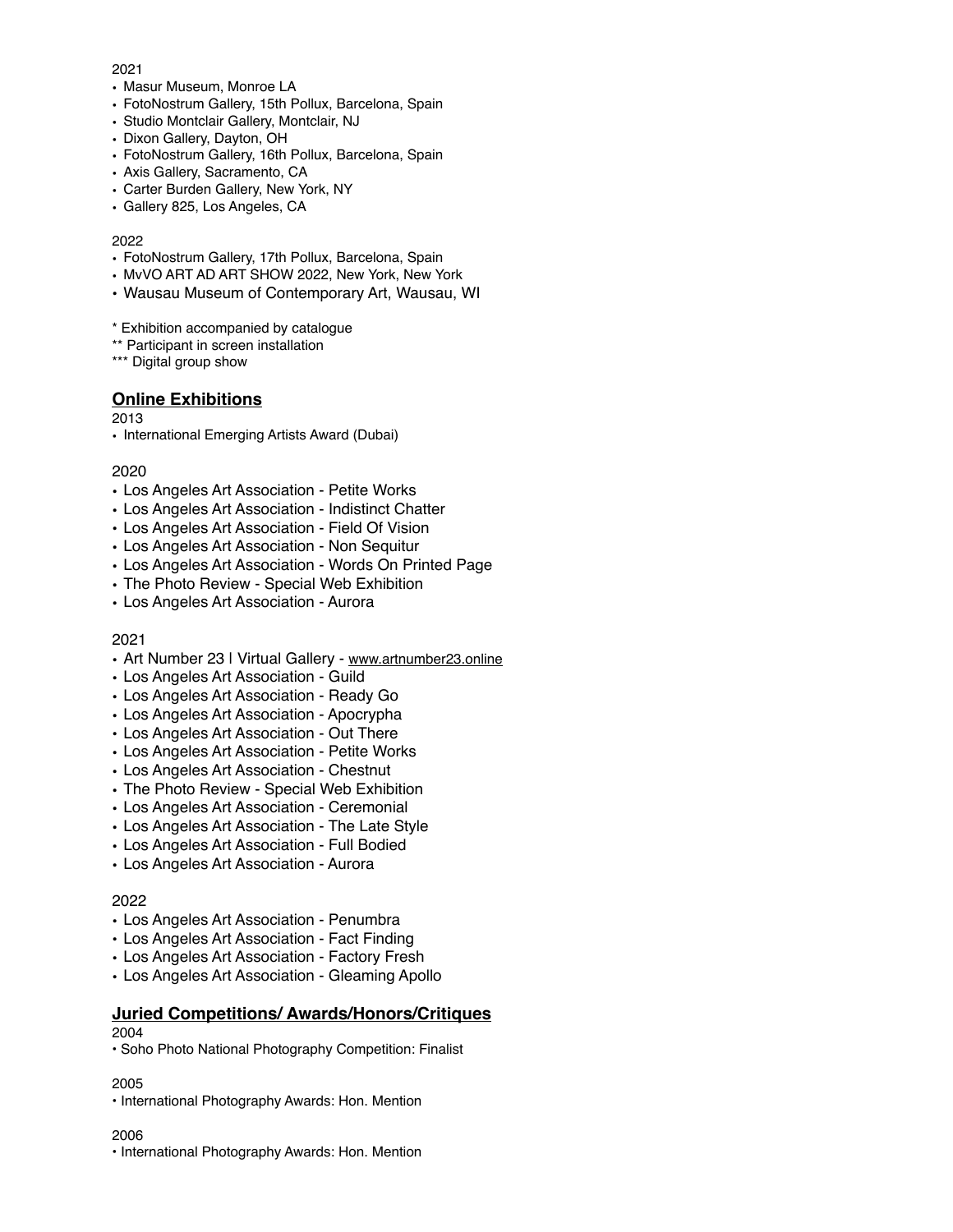- ArtistsWanted.org: Selected: Top 100
- TheGalaAwards.net: Honorable Mention
- Photographer's Forum, Best of Photography: Selected for publication
- International Photography Awards: Second Place (1); Hon. Mention (2)
- World Wide Photography Gala Awards: Selected for Exhibit (3); Hon. Mention (1)

#### 2012

- Emerging Focus:Photo LA: Selected for exhibit
- Silvia White Gallery, Ventura, CA: Collector's Choice Exhibit: Selected for exhibit
- 18th Annual TEXAS NAT. 2012 Competition: Dave Hickey, Juror: Selected for exhibit
- The Kiernan Gallery, Lexington, VA: Selected for exhibit
- Central Pennsylvania Festival of the Arts: Selected for exhibit
- Attleboro Arts Museum: On The Threshold: Selected for exhibit
- Photography Open Salon Arles: Selected for screen installation
- California Open Exhibition, Los Angeles, CA. Three works selected for exhibit. 2nd Place
- Artists Wanted: 3rd Annual "Self" Competition: Selected for exhibit
- International Photography Awards; Selected for exhibit. Hon. Mention
- The Center for Contemporary Art: Selected for exhibit

#### 2013

- International Emerging Artists Award (Dubai): Selected for online gallery exhibit
- 1st International exhibition of art photography SOUL 2013 (Macedonia): Selected for exhibit
- Providence Art Club Juried Exhibition: Selected for exhibit
- Central Pennsylvania Festival of the Arts: Selected for exhibit
- 1650 Gallery: I'll Be Your Mirror:The Portrait: Selected for exhibit
- South Arkansas Arts Center: Selected for exhibit
- 3rd Photo Salon Čakovec, Croatia, Juried Show: Selected for exhibit
- 6th Annual Juried Show, Silvia White Gallery: Selected for exhibit
- See.Me, Exposure 2013, New York, NY: Selected for digital exhibit
- California Open Exhibition, Los Angeles, CA. Two works selected for exhibit.
- The Kiernan Gallery, Lexington, VA: Eye On The Street: Selected for exhibit
- The Worldwide Photography Gala Awards: 5th Edition Pollux Awards: Portraits: 2nd Place & Finalist (4 images selected); People: 3rd Place, & Finalist (2 images selected)
- International Photo Salon Doboj, Juried International Competition: Accepted.

#### 2014

- 2nd International exhibition of art photography SOUL 2014: Accepted (Macedonia)
- The Worldwide Photography Gala Awards: 6th Edition Pollux Awards: Fine Art: 1st Place
- The Worldwide Photography Gala Awards: Summer Awards: Fine Art: (2 images selected for exhibit)
- Urban.dotart.it 2014: portfolio included in final ranking
- Gala Awards: 2014 Best Photo Award: Winner

#### 2015

- Athens, Greece Photo Festival 2015: Shortlisted
- The Worldwide Photography Gala Awards: 7th Edition, Pollux Awards: Fine Art: Runner Up
- Gala Awards: 3rd Edition, Jacob Riis Award: Editorial: Finalist
- Venezia Open Art Collective Exhibition, Venice, Italy: Invited to exhibit
- Miami Photo Salon at Spectrum-Miami: Invited to exhibit
- London International Creative Competition: Short List
- The Worldwide Photography Gala Awards: 8th Edition Pollux Awards: Fine Art: Finalist

#### 2016

- 440 Gallery, Brooklyn, NY: invited to exhibit: Sue Coe Curator
- Newspace Center For Photography, Portland, OR: Invited to exhibit: Claartje van Dijk, juror
- The Artbox Gallery, Zug, Switzerland: Invited, digital group show at Spectrum-Miami, Miami, FL
- Projects Gallery, Miami, FL: Invited to exhibited at Square Foot Show, Aqua Art Miami, FL
- The Worldwide Photography Gala Awards: 9th Edition Pollux Awards: Alternative Process: Finalist
- The Worldwide Photography Gala Awards: 9th Edition Pollux Awards: Documentary: Finalist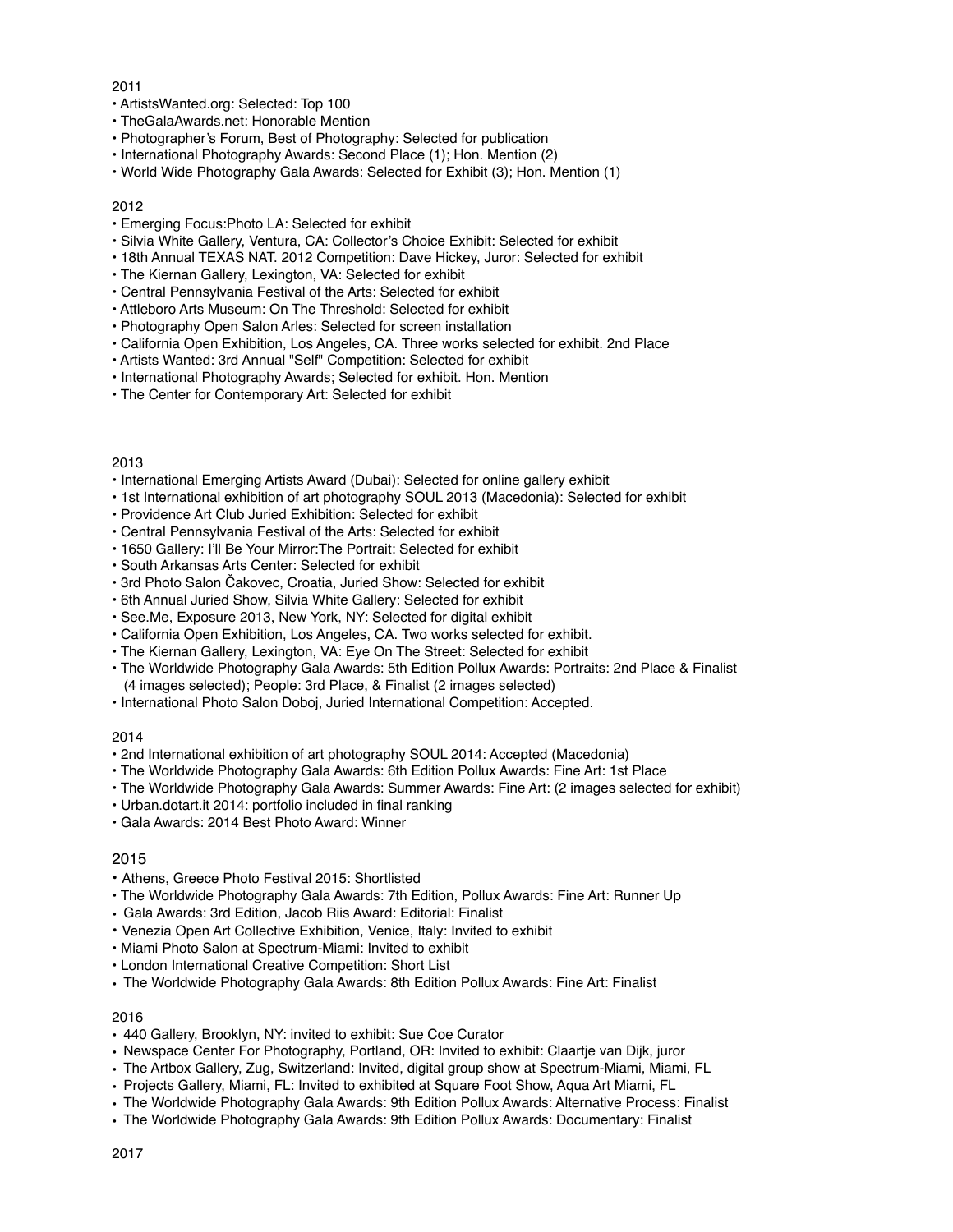- Kelwood Contemporary Art, Baton Rouge, LA, Juried Competition. Invited to Exhibit
- 2nd Charles Dodgson Black & White Award: Finalist: Street, Fine Art and Documentary Photography
- 1650 Gallery, Los Angeles, CA: Invited to Exhibit
- Marchionni Prize (Italy): Top 30, selected to exhibit: MAGMMA Museum of Graphic Art of the Mediterranean Marchionni, Sardinia, Italy (June 10th - August 31st, 2017). This exhibit will travel to: Milan Archives Lazzaro, Bologna Museum Cà La Ghironda and Urbino Raffaello College.
- dotART Urban Photo Awards 8th Edition: Selected Photographer, Projects & Portfolios
- The Worldwide Photography Gala Awards: 10th Edition Pollux Awards: Alternative Process: Honorable Mention
- Songzhuang International Photo Biennale (Songzhuang Photo), Beijing, China: Invited to Exhibit four (4) works
- Providence Center for Photographic Arts, Providence, RI, Juried Competition. Invited to Exhibit

- Praxis Gallery, Minneapolis, MN, Juried Competition. Invited to exhibit.
- Valid Foto Gallery, Barcelona, Spain, Juried Competition. Invited to exhibit.
- Meadows Gallery, University of Texas,Tyler, Texas, Juried Competition. Invited to exhibit.
- PH21 Gallery, Budapest, Hungary, Juried Competition. Invited to Exhibit
- 2nd Robert Cornelius Portrait Award, Juror Margarita Mavromichalis. Honorable Mention. Invited to exhibit 5th Biennial of Fine Art & Documentary Photography Barcelona, Spain
- Studio Montclair Gallery, Montclair, NJ. Juried Competition. Invited to exhibit.
- California Museum of Art Thousand Oaks. Open Call: Power, Juried Competition. Short-listed.
- The Prix de la Photographie, Paris (P×3) 2018, Juried Competition, Bronze Placement
- Ceres Gallery, New York, NY. Juried Competition. Invited to exhibit.
- Tag Gallery, Los Angeles, CA. Juried Competition. Invited to exhibit
- Circle Foundation For The Arts, Lyon, France. Finalist
- Venice Institute Of Contemporary Art, Venice, CA. Juried Competition. Invited to exhibit
- Reece Museum, East Tennessee State University, Johnson City, TN, Juried Competition. Invited to exhibit
- Gallery 825, Los Angeles, CA, Juries Competition. Invited to Exhibit

## 2019

- Webster Arts Center, St. Louis, MO. Juried Competition. Invited to Exhibit
- Space Nau Bostik, Barcelona, Spain. Juried Competition. Invited to Exhibit
- Gallery 825, Los Angeles, CA, Juried Competition. Invited to Exhibit
- Circle Foundation For The Arts, Lyon, France. Award of Excellence
- Circle Foundation For The Arts, Lyon, France. Honorable Mention Award
- ArtBox/Project: Swiss Art Expo, Zurich, Switzerland, Juried Competition. Invited to participate in digital display.
- Reece Museum, East Tennessee State University, Johnson City, TN. Invited To Exhibit
- FotoNostrum Gallery, Barcelona, Spain, Juried Competition. Invited to Exhibit
- The Photo Review 2019 Competition, Philadelphia, PA, Juried Competition, Second Prize, Invited to Exhibit
- The 19th Japan International Art Exchange Exhibition & Competition. Invited to Exhibit
- Tag Gallery, Los Angeles, CA, Juried Competition, 2019 CA Open. Invited to Exhibit
- Hera Gallery, Wakefield, RI, Juried Competition, Invited to Exhibit
- FotoNostrum Gallery, Barcelona, Spain, Juried Competition. Invited to Exhibit

## 2020

- Critique: Street Photography -<https://opp-m.com/sites/45125/assets/Q7tmaAst8loqb0e4.pdf>
- FotoNostrum Gallery, Barcelona, Spain, Juried Competition. Invited to Exhibit
- Tokyo International Foto Awards, Juried Competition, Honorable Mention

## 2021

- Masur Museum, Monroe, LA, Juried Competition, Invited to Exhibit
- FotoNostrum Gallery, Barcelona, Spain, 15th Pollux, Juried Competition. Invited to Exhibit
- Studio Montclair Gallery, Montclair, NJ. Juried Competition. Invited to exhibit.
- Dixon Gallery, Dayton, OH, Juried Competition. Invited to Exhibit.
- FotoNostrum Gallery, Barcelona, Spain, 16th Pollux, Juried Competition. Invited to Exhibit
- [www.see.me](http://www.see.me): Featured Artist June 19, 2021
- Axis Gallery, Sacramento, CA. Juried Competition. Invited to Exhibit
- Circle Foundation For The Arts, Lyon, France. Award of Excellence
- Gallery 825, Los Angeles, CA. LAAA 2021 Open, Juried Competition. Invited to Exhibit

## 2022

• FotoNostrum Gallery, Barcelona, Spain, 17th Pollux, Juried Competition. Invited to Exhibit